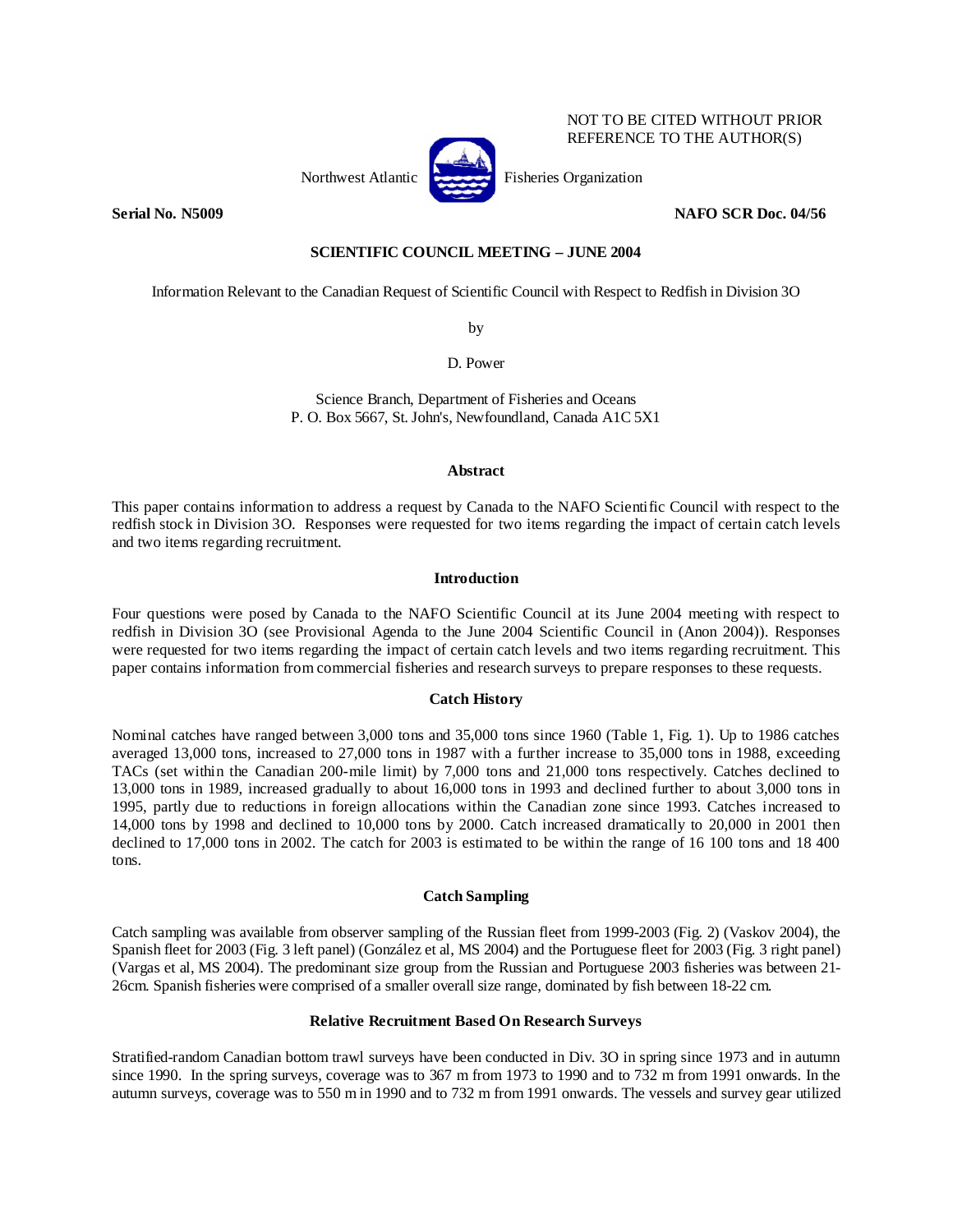were as follows: *A. T. Cameron* from 1973 to 1982 with a Yankee 41-5 otter trawl (1.75 n. mi. standard tow), *Wilfred Templeman* from 1984 to spring 1995 with an Engel 145 otter trawl (1.75 n. mi. standard tow) and *Wilfred Templeman* from autumn 1995 onwards using a Campelen 1800 shrimp trawl (0.75 n. mi. standard tow). All Engel 145 surveys from 1991 to spring 1995, essentially the surveys to 732 m, were converted into Campelen 1800 trawl equivalent data. Details of the comparative fishing trials and data modelling can be found in Power and Atkinson (MS 1998). Although there were comparative fishing trials between the Engel 145 and the Yankee 41-5, there was insufficient redfish data to enable a conversion into Engel 145 units. Only the spring series were considered for determining relative year-class strengths as it is the longest between the seasonal series.

Stratified-random Russian surveys were conducted in Div. 3O from 1983 to 1993 in the spring-summer period covering depths to 730m. Details of the gear and vessel used and number of sets were most recently provided by Vaskov (2003).

Stratified mean number per tow at length from the Canadian survey series were scaled to the highest observed value over the series to examine relative year-class strength. Length composition from the Russian survey series was available as within year percent frequency distributions. Mean length at age (Fig. 4) was estimated from the pooled Canadian survey data to provide a means of identifying the year-class from the length distributions. Based on the mean length at age and the sizes caught in the current fisheries, it would take between about six years before recruitment first enters the fishery and about eight years to become fully recruited to the fishery.

Survey estimates demonstrate very high variability and sometimes exhibit large fluctuations from year to year (Fig. 5). However, information from the Canadian Survey series from 1973-2003 suggest above average year-classes occurred in 1973, 1978, 1980, 1985 and 1988 (Fig. 6-7). These correspond very well with above average yearclasses (1978-1979, 1984 and 1988) as estimated from the Russian survey series from 1983-1993 (Fig. 8). There is no indication of any above average recruitment from the Canadian surveys since the 1988 year-class. It is difficult to determine exactly what the Canadian surveys are monitoring. Length sampling from the commercial fisheries in the mid-1990s reveals a higher proportion of fish greater than 25 cm compared to the size distribution of the survey catches (Power 2003). Therefore, it appears that fish sizes outside this range, especially fish greater than 25 cm, are generally unavailable to the Canadian survey gear in this area. The reasons for this are unknown but may be related to availability or distribution relative to trawlable bottom.

#### **Determining impacts of various catch levels**

An analytical population model has not been developed to estimate the absolute sizes of year-classes in the commercial fishery due to a variety of reasons including sampling deficiencies and a lack of aged commercial samples. A non-equilibrium general production model (ASPIC, see Prager 1994 and 2000) was attempted on this resource but the diagnostics from the model suggest the results were not consistent with a long lived species like redfish (ANON, 2003). Therefore, there is a lack of information to determine the impact of removals on the stock and establishment of reference levels of sustainable yield potential of this stock.

A relative fishing mortality index (proxy) derived from the ratio of catch (in year n) to biomass averaged between the Canadian autumn (in year n-1) and spring (in year n) surveys suggests that fishing mortality has increased five fold between 1998 and 2001 and has remained at or above this value to 2003 (Fig. 9). CPUE data from Russian scientific observers onboard commercial trawlers targeting redfish suggest a relative stable catch rate (tons/hour) during 2000-2003 (Vaskov, 2004). Catches increased from about 14 000 tons in 1998 to about 20 000 tons in 2001 then decreased to between 16 000 tons to 18 000 tons in 2002 and 2003. Over the 44 year period from 1960-2003, catches only exceeded 20,000 tons in 1987, 1988 and 2001.

The most recent above average year-class (1988) is estimated to be larger than 30cm in 2003 assuming that these fish have experienced the normal growth pattern for redfish in this area. The bulk of the 2003 catch was from yearclasses younger than the 1988 year-class. These year-classes are average to weak based on the results from surveys. The 1988 year-class was reduced to very low levels since it began to be exploited by the fishery in the mid-1990s, as indicated by low representation in catch sampling of recent catches. It was also noted that historically there were cycles of increases followed by decreases and that these correspond reasonably well with entry into the fishery of what is considered to be above average year-classes based on results from survey data.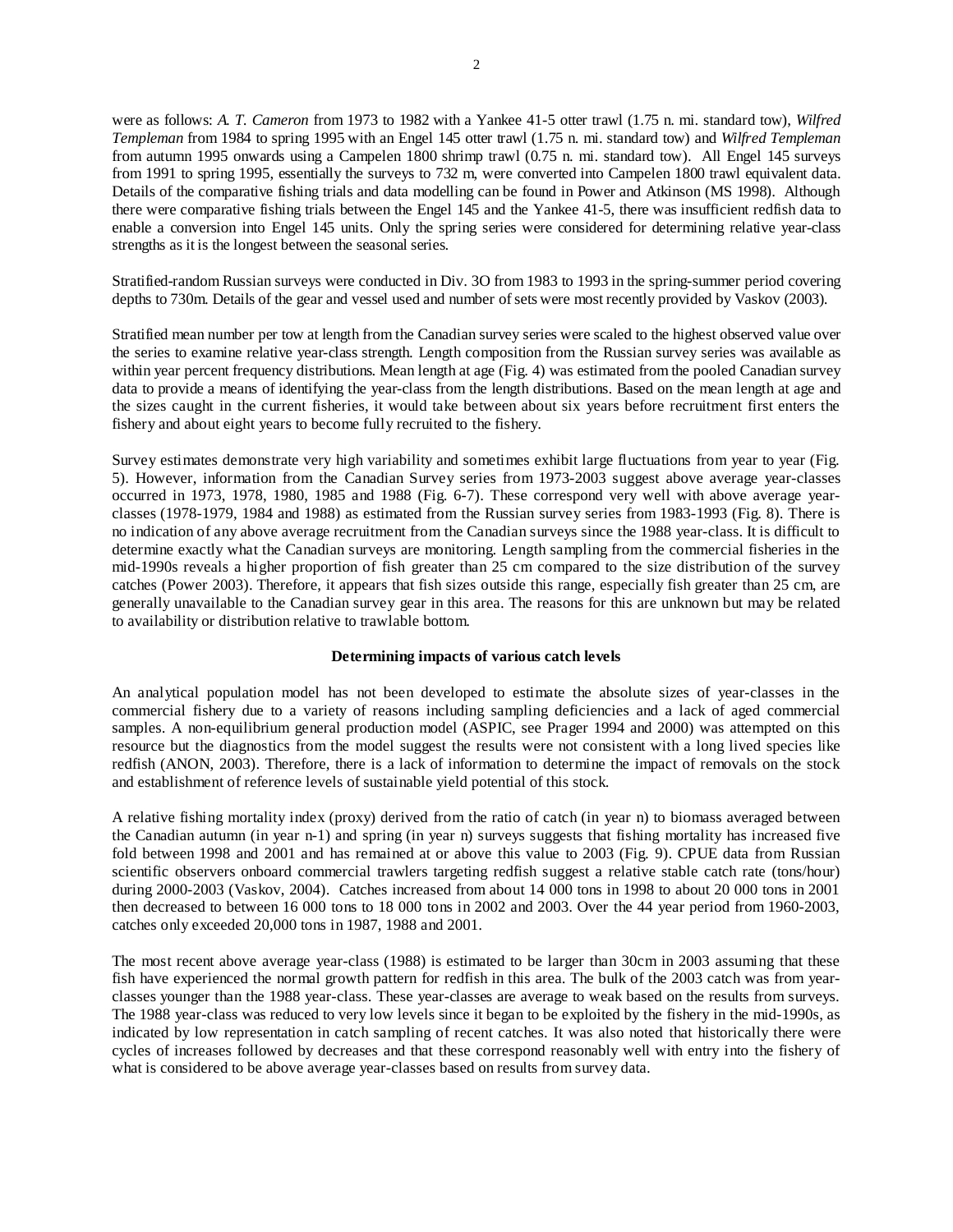Although there are difficulties with the interpretation of the indices from this stock, it is apparent that existing fisheries are now harvesting year-classes considered to be average to weak as compared to the 1988 year-class. Catches have declined from about 20 000 tons in 2001 to about 16 000 tons to 18 000 tons over the past two years, and are primarily taken in the NRA which currently has no catch restriction.

#### **References**

Anon. 2003. NAFO Sci. Coun. Rep. pg. 290.

- Anon. MS 2003. Report of Scientific Council, 3-17 June 2004 Meeting. NAFO SCS Doc. 16, Serial No. N5010, xx pp.
- González, F., J.L. del Río, A. Vázquez, H. Murua and E. Román. MS 2004. Spanish Research Report for 2003. NAFO SCS Doc. 04/09, Serial No. N4963, 24pp.
- Power, D. (2003). An Assessment of the Status of the Redfish in NAFO Division 3O. NAFO SCR Doc. 03/63, Serial No. N4882, 30pp.
- Power, D. and D. B. Atkinson. MS 1998a. Update on the status of Redfish in 3O. CSAS Res. Doc. 98/110. 20 pp
- Prager, M.H. 1994. A suite of extensions to a nonequilibrium surplus-production model. Fish. Bull. 92: 374-389.
- Prager, M.H. 2000. Users manual for ASPIC: a stock-production model incorporating covariates. Program Version 3.82 SEFSC Miami Lab Doc. MIA-92/93-55.
- Vargas, J., R. Alpoim, E. Santos and A.M. Ávila de Melo. MS 2004. Portuguese Research Report for 2003. NAFO SCS Doc. 04/05, Serial No. N4949, 50pp.
- Vaskov, A.A. MS 2003. Distribution of Redfish in Division 3O Based on Data from Russian Trawl Surveys in 1983-1993. NAFO SCR Doc. 03/12, Serial No. N4818, 13p.
- Vaskov, A.A. MS 2004. On the Issue of Redfish Management in Division 3O. NAFO SCR Doc. 04/8, Serial No. N4953, 13p.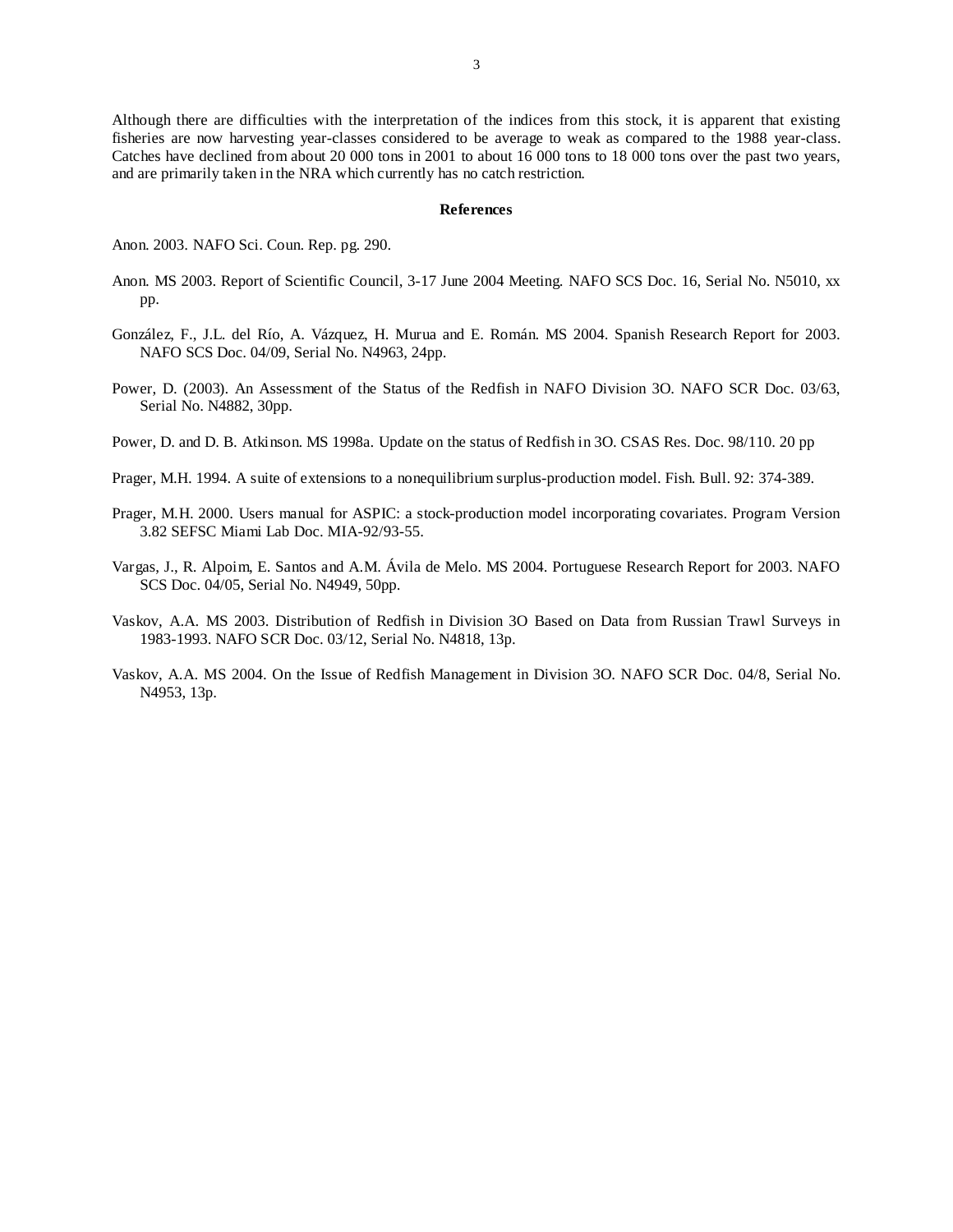| Year | Canada | Others | Total <sup>a</sup> | <b>TAC</b> |
|------|--------|--------|--------------------|------------|
| 1960 | 100    | 4,900  | 5,000              |            |
| 1961 | 1,000  | 10,000 | 11,000             |            |
| 1962 | 1,046  | 6,511  | 7,557              |            |
| 1963 | 2,155  | 7,025  | 9,180              |            |
| 1964 | 1,320  | 14,724 | 16,044             |            |
| 1965 | 203    | 19,588 | 19,791             |            |
| 1966 | 107    | 15,198 | 15,305             |            |
| 1967 | 645    | 18,392 | 19,037             |            |
| 1968 | 52     | 6,393  | 6,445              |            |
| 1969 | 186    | 15,692 | 15,878             |            |
| 1970 | 288    | 12,904 | 13,192             |            |
| 1971 | 165    | 19,627 | 19,792             |            |
| 1972 | 508    | 15,609 | 16,117             |            |
| 1973 | 133    | 8,664  | 8,797              |            |
| 1974 | 91     | 13,033 | 13,124             | 16,000     |
| 1975 | 103    | 15,007 | 15,110             | 16,000     |
| 1976 | 3,664  | 11,684 | 15,348             | 16,000     |
| 1977 | 2,972  | 7,878  | 10,850             | 16,000     |
| 1978 | 1,841  | 5,019  | 6,860              | 16,000     |
| 1979 | 6,404  | 11,333 | 17,737             | 20,000     |
| 1980 | 1,541  | 15,765 | 17,306             | 21,900     |
| 1981 | 2,577  | 10,027 | 12,604             | 20,000     |
| 1982 | 491    | 10,869 | 11,360             | 20,000     |
| 1983 | 7      | 7,133  | 7,340              | 20,000     |
| 1984 | 167    | 9,861  | 16,978             | 20,000     |
| 1985 | 104    | 8,106  | 12,860             | 20,000     |
| 1986 | 141    | 10,314 | 11,055             | 20,000     |
| 1987 | 183    | 12,837 | 27,170             | 20,000     |
| 1988 | 181    | 11,111 | 34,792             | 14,000     |
| 1989 | 27     | 11,029 | 13,256             | 14,000     |
| 1990 | 155    | 8,887  | 14,242             | 14,000     |
| 1991 | 28     | 7,533  | 8,461              | 14,000     |
| 1992 | 1,219  | 12,149 | 15,268             | 14,000     |
| 1993 | 698    | 12,522 | 15,720             | 14,000     |
| 1994 | 1,624  | 3,004  | 5,428              | 10,000     |
| 1995 | 177    | 2,637  | 3,214              | 10,000     |
| 1996 | 7,255  | 2,390  | 9,845              | 10,000     |
| 1997 | 2,554  | 2,558  | 5,112              | 10,000     |
| 1998 | 8,972  | 4,380  | 14,052             | 10,000     |
| 1999 | 2,344  | 10,249 | 12,593             | 10,200     |
| 2000 | 2,206  | 10,584 | 10,003             | 10,000     |
| 2001 | 4,893  | 17,203 | 20,307             | 10,000     |
| 2002 | 3,000  | 16,452 | 17,234             | 10,000     |
| 2003 | 3,111  | 12,401 | 16,073-18,419      | 10,000     |

Table 1. Nominal catches (t) and TACs (within the Canadian 200 mile limit) of redfish in Div. 3O.

<sup>a</sup> Totals since 1983 may include adjustments for estimated catches from various sources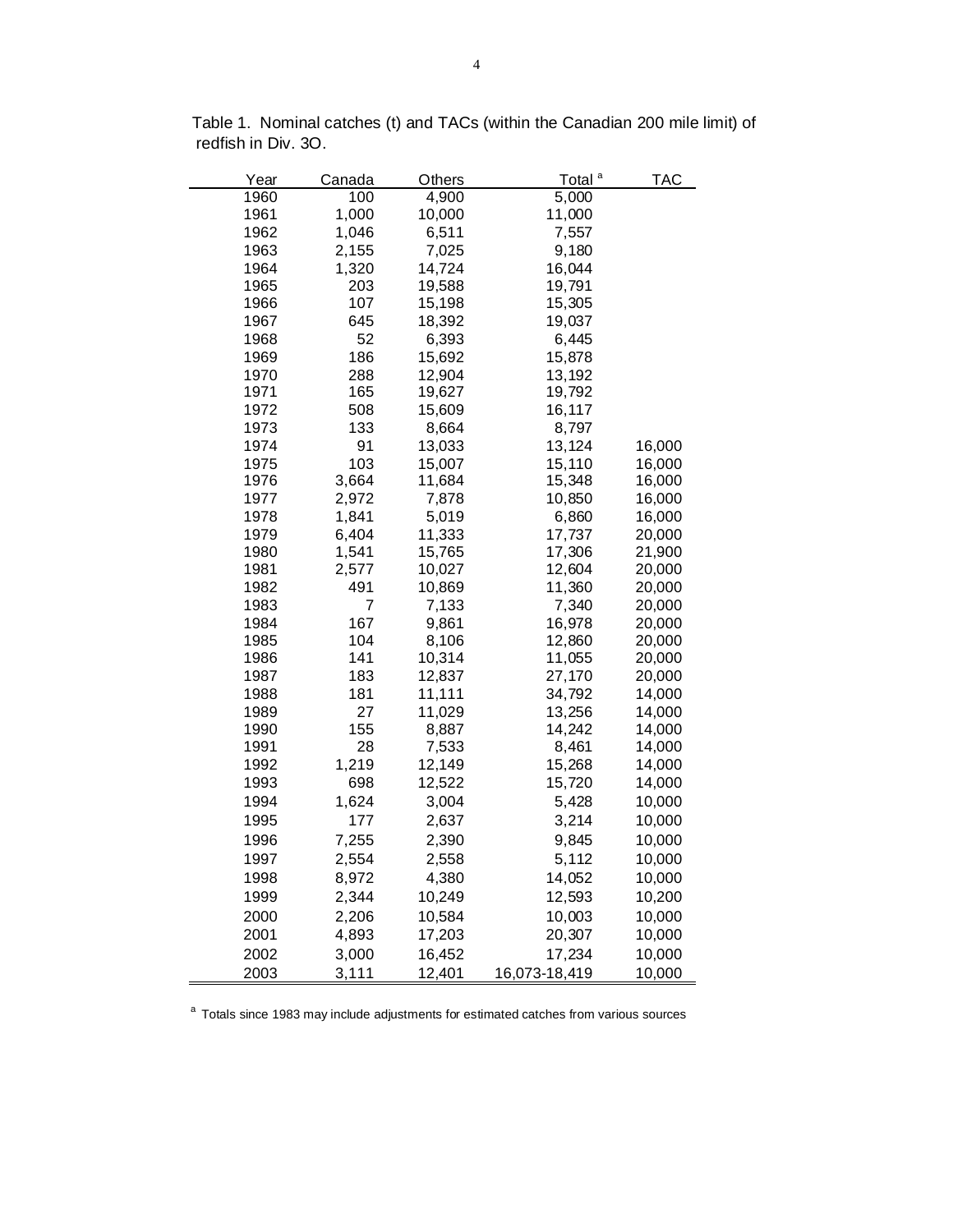

Fig. 1. Catch and Canadian TACs for redfish in Div. 3O.



Fig. 2. Length frequencies (percent at length) from Russian observers collected in Div. 3O.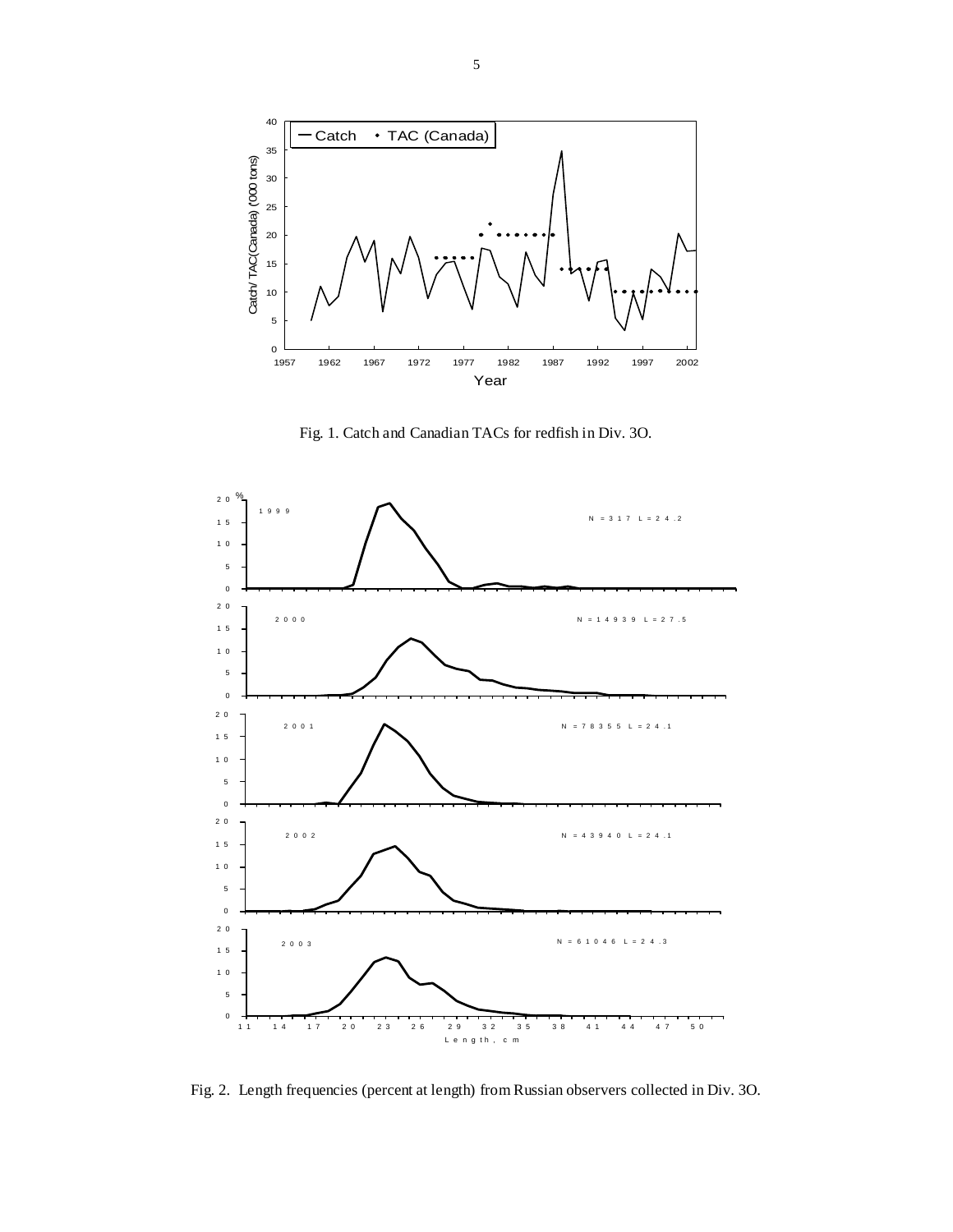

Fig. 3. Redfish length distributions sampled by observers from EU-Spain (left panel) and EU-Portugal catches (right panel) in 2003 fisheries.



Fig. 4. Mean length at age for redfish in Div. 3O based on Canadian survey data pooled from 1973-2000.



Fig. 5. CanadianSurvey biomass indices from 1991-2003 in Div. 3O in Campelen equivalent units for surveys prior to autumn 1995. Each series cover strata to the 732 m.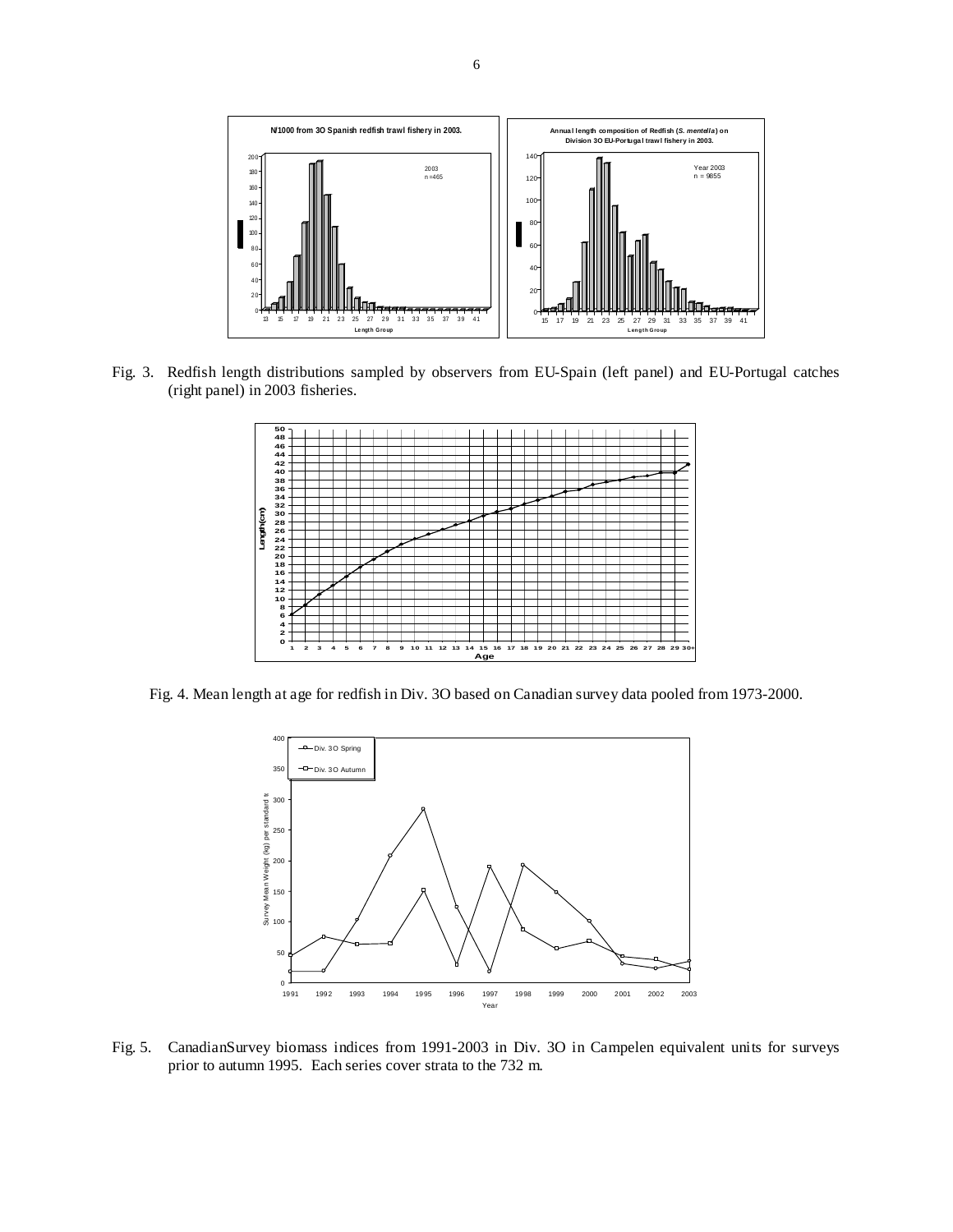

Fig. 6. Length frequency distribution from Canadian Spring RV surveys in Div. 3O from 1973-1990 for STRATA LESS THAN 200 FATHOMS. Units represent estimates of stratified mean per tow per length scaled to the highest value estimated in the series.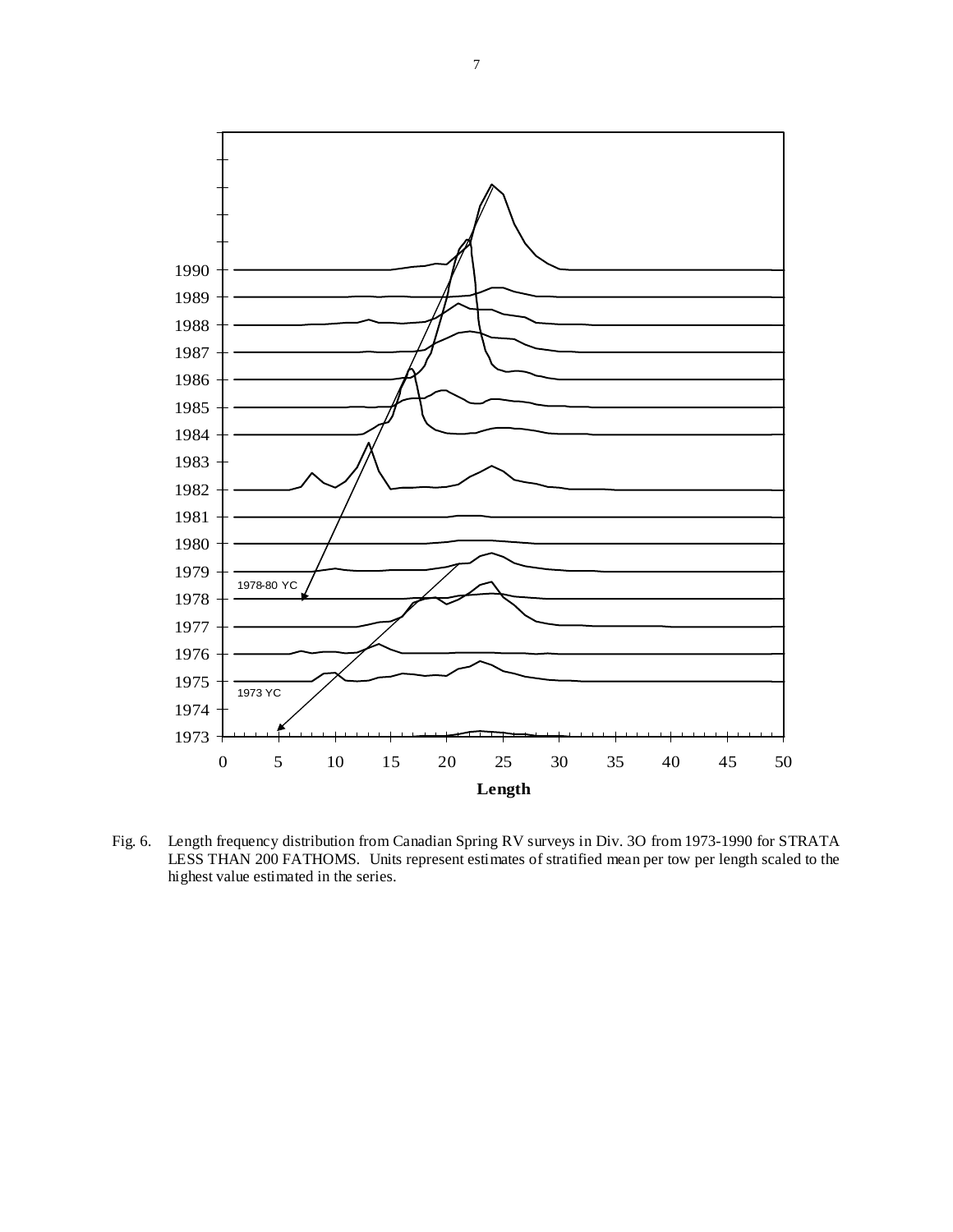

Fig. 7. Length frequency distribution from Canadian Spring RV surveys in Div. 3O from 1973-1990 for STRATA TO 732 METERS. Units represent estimates of stratified mean per tow per length scaled to the highest value estimated in the series.